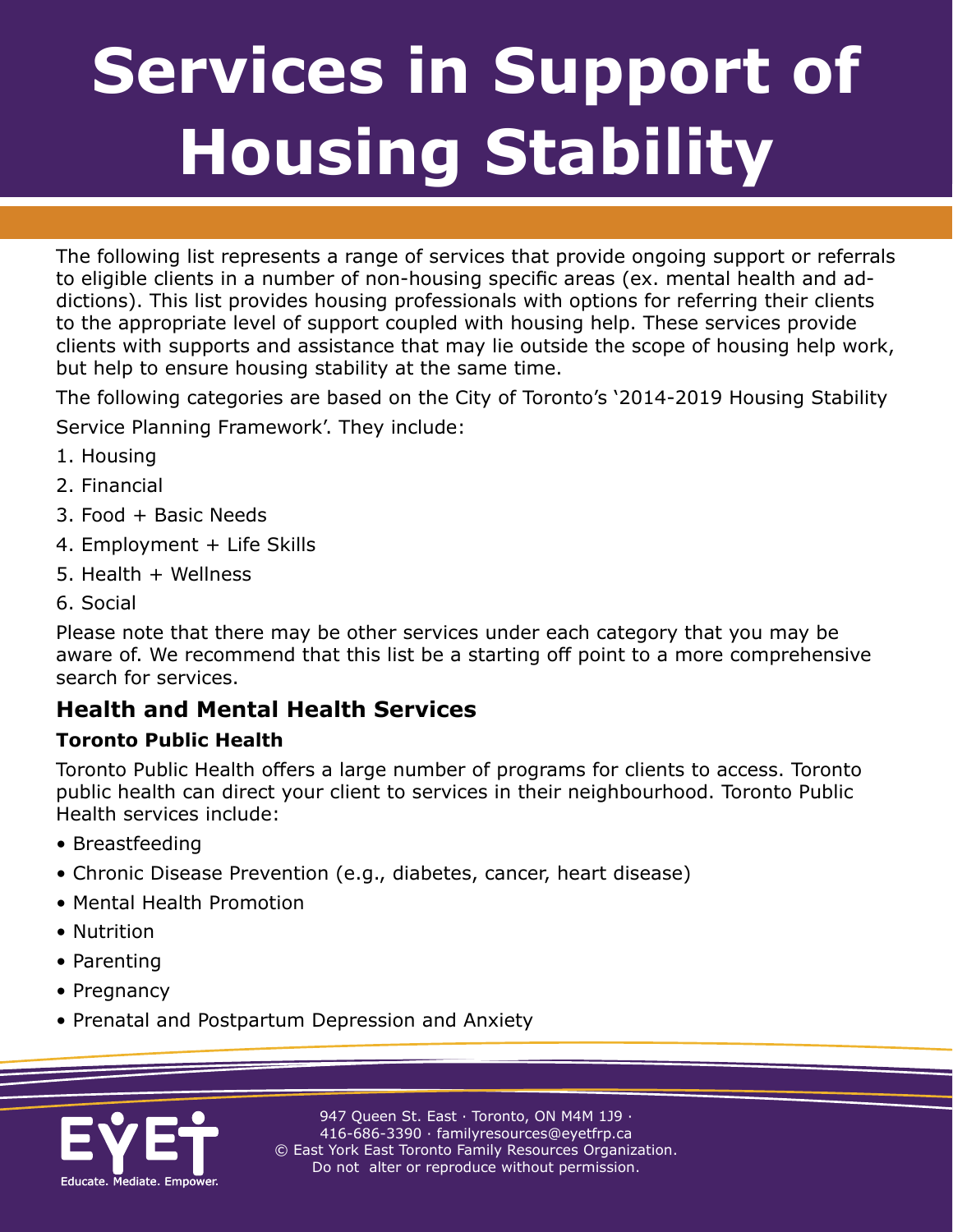**A Resource for Toronto Housing Professionals** 

- Senior's concerns
- Sexual Health Promotion
- Substance Misuse Prevention (e.g., drugs, tobacco and alcohol)

**Website:** <www.toronto.ca/health>

**Phone:** 416-338-7600

# **Community Health Centers**

Community Health Centres provide resources and services to clients who reside or stay within their designated community and/or meet their target populations. Community Health Centre's may have waiting lists for certain services, and may be able to see patients without an OHIP card if they meet eligibility guidelines.

### **Program Restrictions:**

Will see patients without OHIP card if they meet individual location eligibility guidelines.

**Website:** [https://www.toronto.ca/community-people/health-wellness-care/health](https://www.toronto.ca/community-people/health-wellness-care/health-clinics/
)[clinics/](https://www.toronto.ca/community-people/health-wellness-care/health-clinics/
)

Phone: 311 to be directed to closest Community Health Centre

## **Home and Community Care (Local Health Integration Network)**

Home and community care services are now provided through Ontario's 14 Local Health Integration Networks (LHINs). LHIN's plan, integrate and fund local health care. They also deliver and coordinate home and community care.

**Website:** <http://healthcareathome.ca/>

# **Ontario Drug Benefits Card**

The Ontario Drug Benefits are for persons over the age of 65, or adults who are currently receiving Ontario Works (OW), Ontario Disability Support Program (ODSP), Trillium Drug Benefits, and/or Home Care. As of December 1, 2016 the monthly paper drug benefit card is no longer in use. The Drug Benefit Card is now attached to clients' OHIP Card. If your client is not eligible for an OHIP card their worker will be able to provide the monthly paper drug benefit card.

**Website:** [https://www.ontario.ca/page/get-coverage-prescription-drugs](https://www.ontario.ca/page/get-coverage-prescription-drugs
)

**Phone:** 416-326-1234

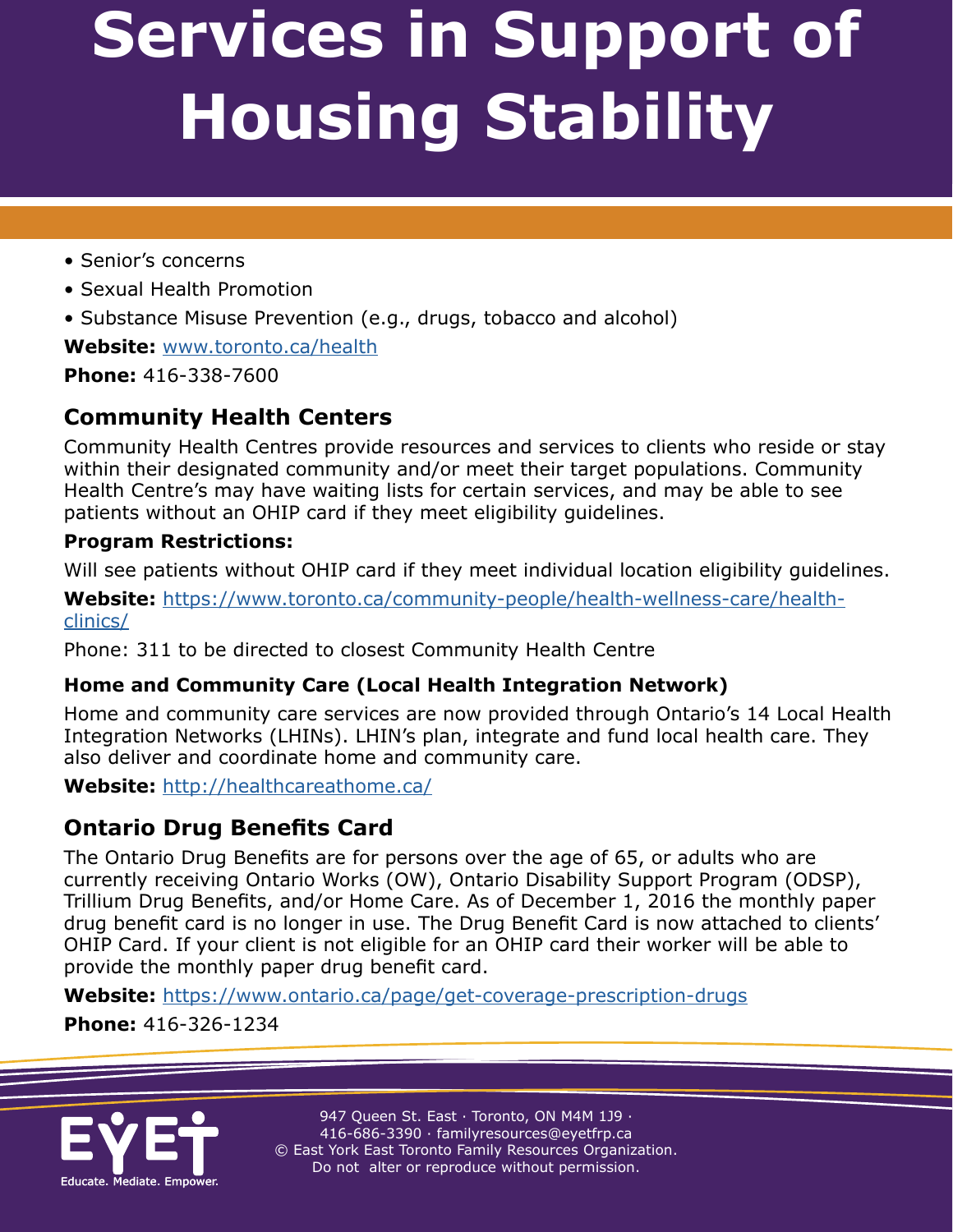**A Resource for Toronto Housing Professionals** 

## **Trillium Drug Program**

The Trillium Drug Program is a program where if a Household spends 3 -4% of its take home income on prescription medication the Ontario Government will provide assistance for households who do not qualify for the Ontario Drug Benefits Card.

**Website:** <https://www.ontario.ca/page/get-help-high-prescription-drug-costs>

**Phone:** 416-326-1234

## **Toronto Public Health – Dental Care**

Toronto Public Health offers Dental Care for free for Children 0 -17 years old, Adults enrolled in specific programs and Seniors 65 years and older.

### **Dental Programs Include:**

- Examinations
- X-rays
- Fillings
- Cleaning
- Some root canal treatments
- Extractions
- Emergency and urgent dental care to treat issues like dental pain or cavities
- Full or partial dentures are also covered but clients are asked to pay the full laboratory cost for dentures or denture repair.

**Website:** [https://www.toronto.ca/community-people/health-wellness-care/health](https://www.toronto.ca/community-people/health-wellness-care/health-programs-advice/dental-and-oral-health-services/dental-clinics/)[programs-advice/dental-and-oral-health-services/dental-clinics/](https://www.toronto.ca/community-people/health-wellness-care/health-programs-advice/dental-and-oral-health-services/dental-clinics/)

#### **Phone:** 311

## **Concurrent Disorders Support Services**

Fred Victor is the lead agency involved with Concurrent Disorders Support Services (CDSS), which provides case management for clients who are experiencing mental illness and substance addiction. To apply for this program clients must fill out an application and a privacy consent form. Clients should be referred to the program by a doctor or agency.

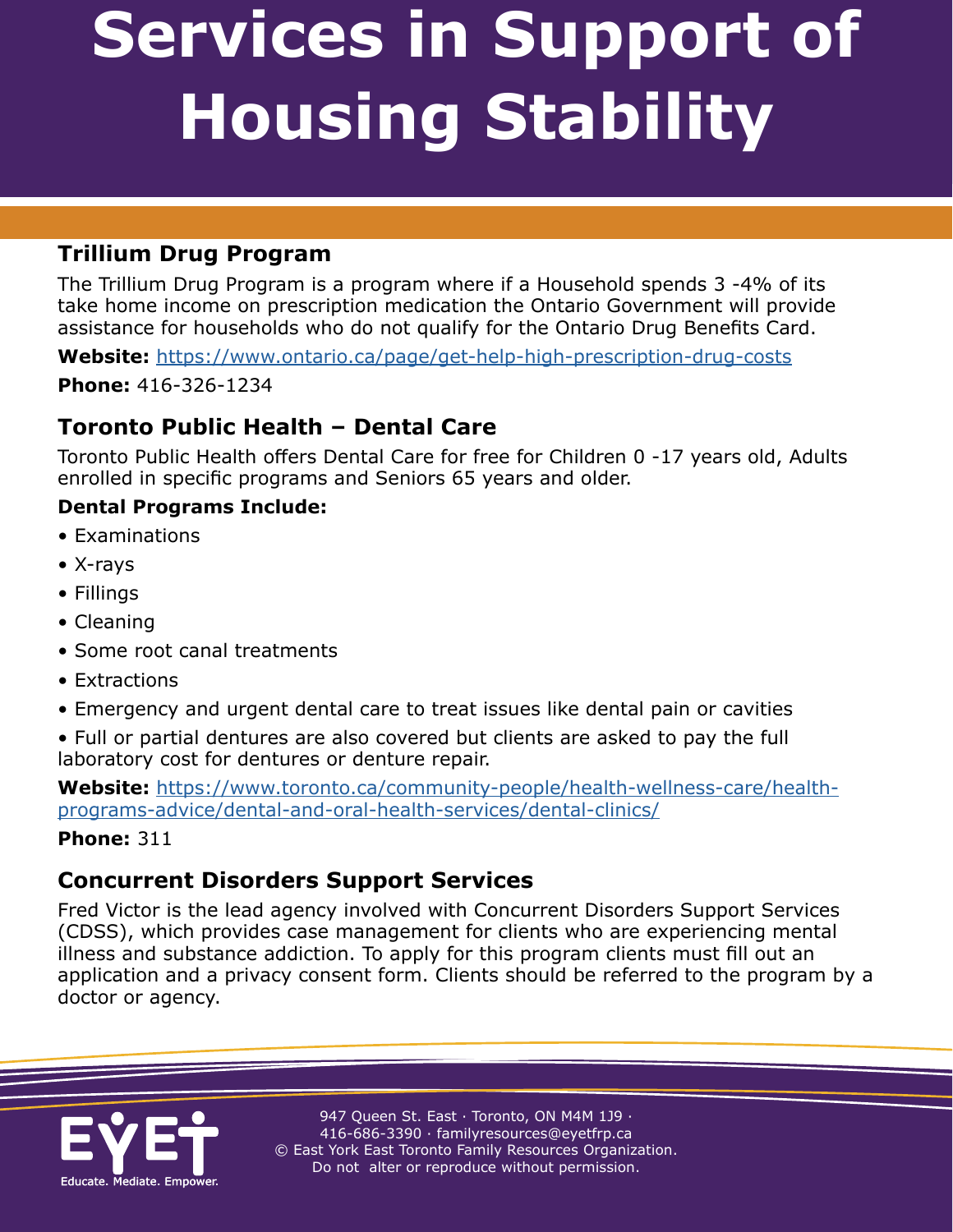**A Resource for Toronto Housing Professionals** 

### **Program Restrictions:**

- Must be 16 years or older;
- have a co-occurring mental health disorder and be actively using one or more substances;
- have other challenges affecting social welfare, such as homelessness, disability, cognitive impairment or history of trauma;
- Fill out an application form for the program;
- OHIP is not required for entry into program, but some services may require an OHIP Card.

**Website:** [https://www.fredvictor.org/what-we-do/health-services/concurrent-disorders](https://www.fredvictor.org/what-we-do/health-services/concurrent-disorders-support-services/
)[support-services/](https://www.fredvictor.org/what-we-do/health-services/concurrent-disorders-support-services/
)

**Phone:** (416) 364-8228 ext. 3365

# **Community Occupational Therapy Associates (COTA)**

COTA offers a wide range of services to adults living with serious mental illness, geriatric mental health conditions, acquired brain injuries, developmental disabilities and dual diagnoses.

### **Programs Include:**

- Acquired Brain injury Services
- Developmental and Dual Diagnosis Services
- Geriatric Mental Health Services
- Homelessness Related Services
- Mental Health Services
- Mental Health and Justice Services

#### **Program Restrictions:**

• Each program has a different referral process. Please review the program's web page or call the agency for more information.

**Website:** <http://www.cotainspires.ca/>

**Phone:** 416-785-9230

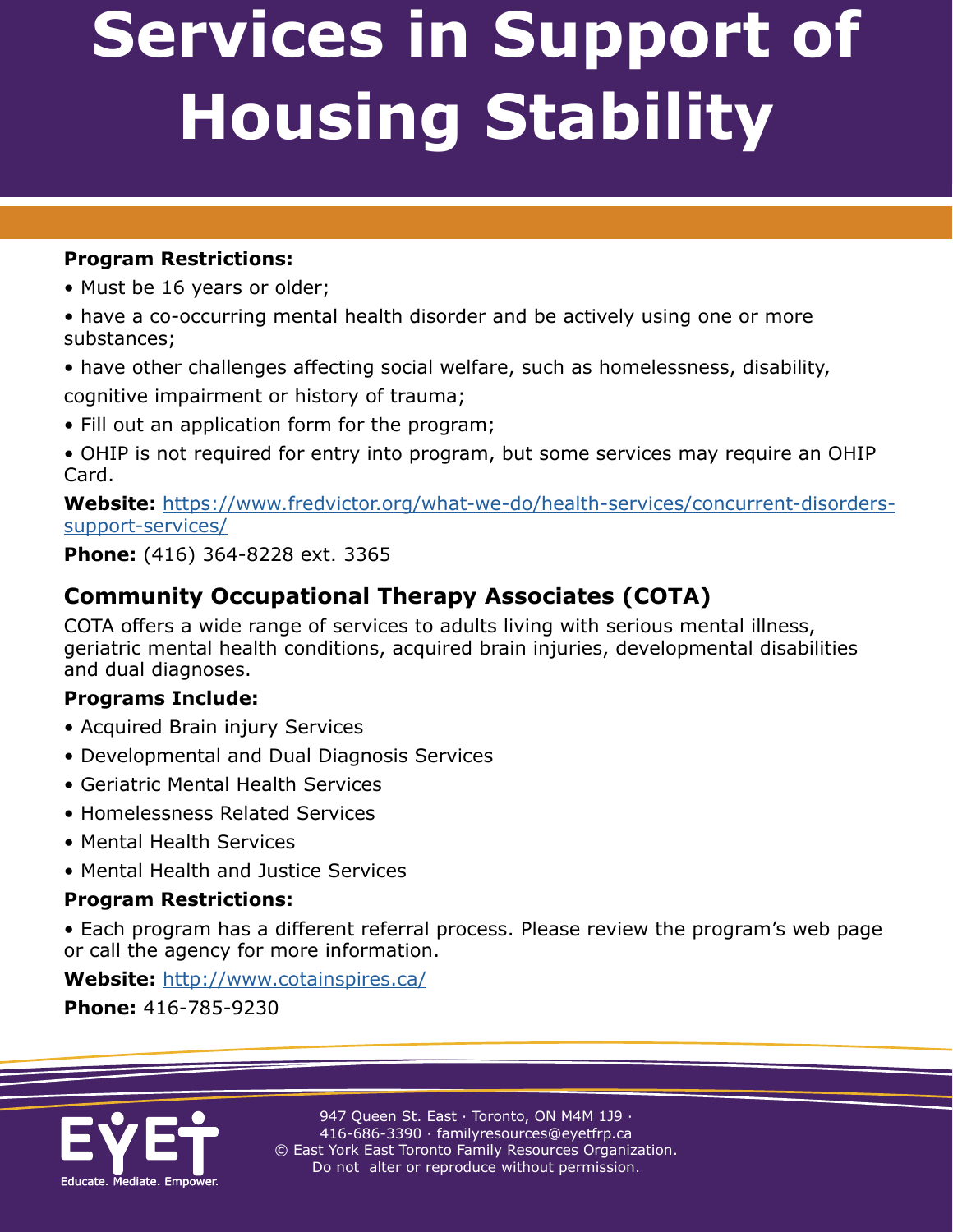**A Resource for Toronto Housing Professionals** 

## **Centre for Addiction and Mental Health (CAMH)**

Centre for Addiction and Mental Health (CAMH) provides a clinical structure guided by the clinical and social needs of each client. CAMH provides Case Management services and residential programs.

### **Programs Include:**

- Addiction Services
- Child and Youth and emerging Adult programs
- Complex Mental Illness/Forensic Services
- Complex Mental Illness
- Adult Neurodevelopmental Services
- Emergency Department
- Geriatric Mental Health Services
- Integrated Care Pathways
- Mood and Anxiety Services
- Clinical Outreach Services
- Specialty Clinics
- Support for Families and Friends
- Women's Services

#### **Program Restrictions:**

- Programs may require OHIP card
- Some programs require a referral form to be filled out

#### **Website:** <http://www.camh.ca/>

**Phone:** (416) 535-8501

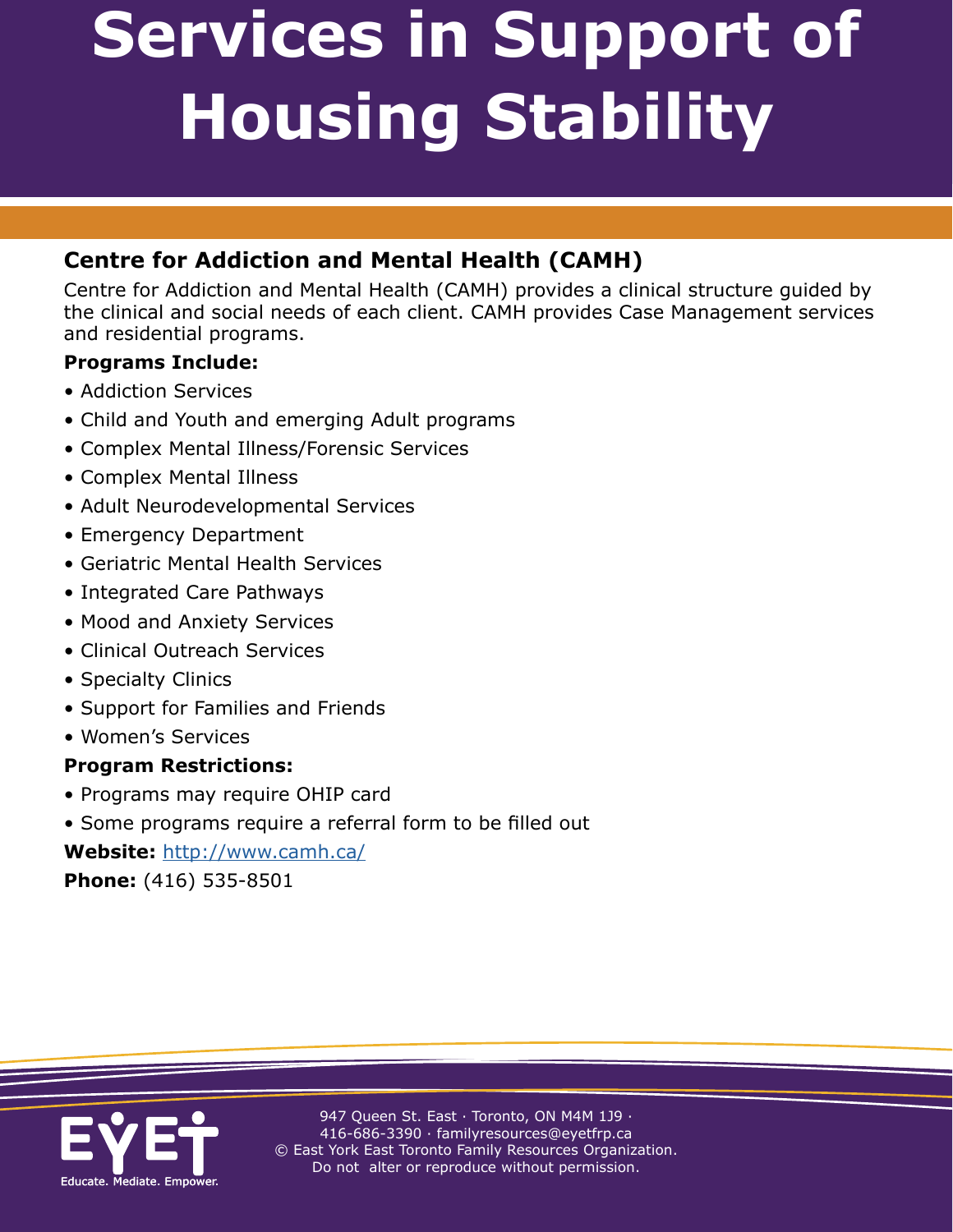**A Resource for Toronto Housing Professionals** 

## **Harm Reduction and Addiction Programs**

## **Toronto Public Health - Harm Reduction Programs**

Harm Reduction Programs offer resources and counseling for clients who use substances. Harm Reduction aims to provide people using substances access to safe drug kits, testing for communicable diseases and counseling and support services for clients. Toronto Harm Reduction services are offered within the community either at clinics or mobile outreach facilities.

# **The Works**

The Works is Toronto Public Health's Harm Reduction Hub.

## **Programs include:**

- Harm Reduction Supplies and Counselling
- Methadone Works Opioid Substitution Clinic
- Naloxone kits and Overdose Response Training (>POINT program)
- Testing and Vaccination
- Mobile Outreach

## **Program Restrictions**

• Drop In: 277 Victoria Street and operates from

Monday - Saturday, 10am - 10pm, Sunday 11am to 5pm

• Outreach Van: Monday - Saturday, 6:30pm-10pm (Call after 4:30pm to 6:30pm make an appointment)

**Website:** [https://www.toronto.ca/community-people/health-wellness-care/health](https://www.toronto.ca/community-people/health-wellness-care/health-clinics/
)[clinics/](https://www.toronto.ca/community-people/health-wellness-care/health-clinics/
)

### **Phone:** 416-392-0520

# **Metro Area Addictions Referral Service (MAARS)**

Metro Area Addictions Referral Service (MAARS) run by CAMH is a referral program for Addiction Services in the City of Toronto. The client or concerned party meets with a therapist to determine which forms of treatment and services are right for the client.

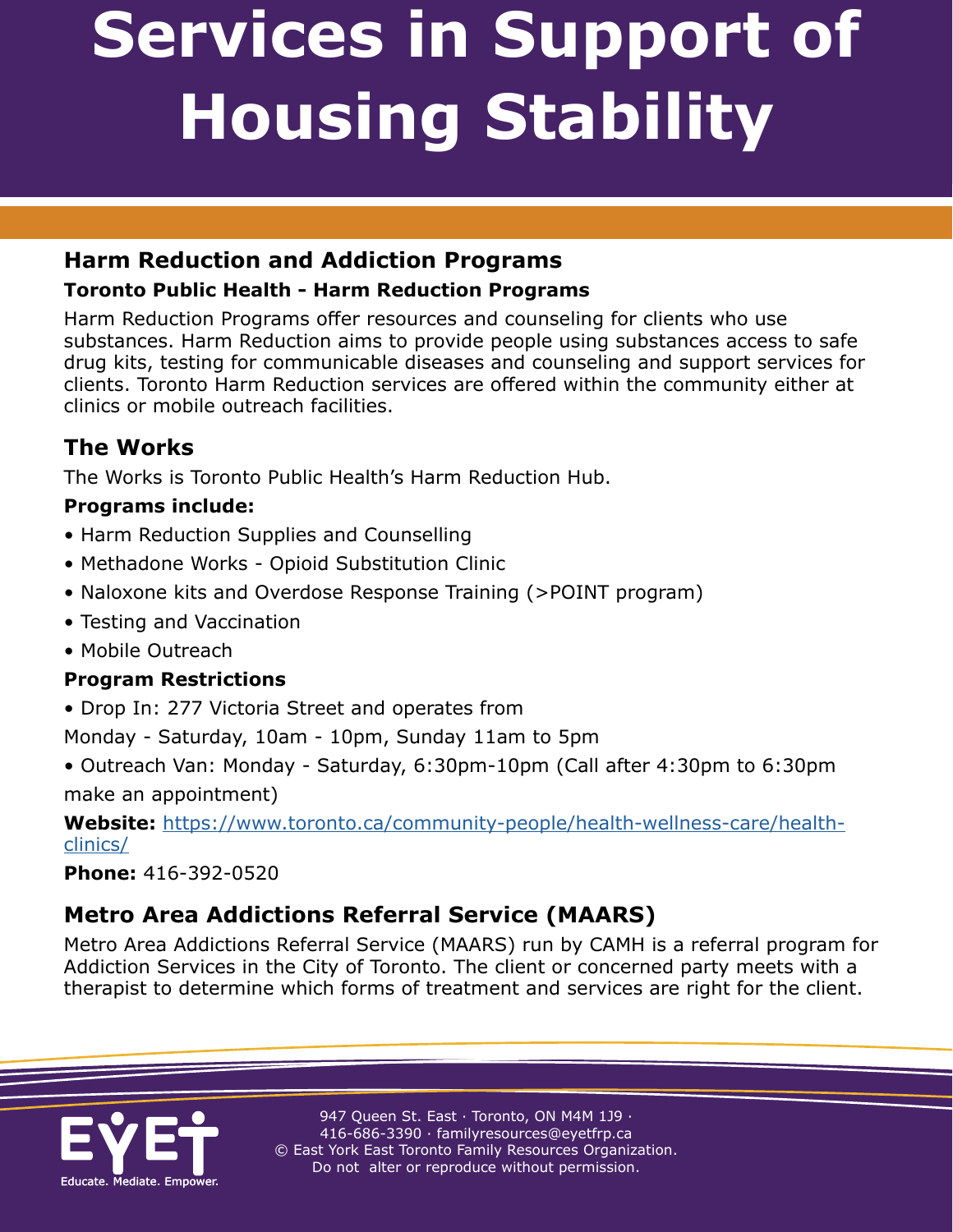**A Resource for Toronto Housing Professionals** 

### **Program Restrictions:**

- Clients should call to self-refer. Third parties cannot refer without consent.
- Clients must call to schedule an assessment

Website: <https://www.camh.ca/en/your-care/programs-and-services> Phone: (416) 599-1448

## **Financial/ Saving Programs**

### **Voluntary Trusteeship Programs**

The City of Toronto funds four community voluntary Trusteeship Programs for lowincome clients who require help with financial literacy and payment of rent and bills associated with housing.

- Albion Neighourhood Services
- Evangel Hall
- Neighbourhood Information Post

### **Program Restrictions:**

- Programs where individuals must be a client of Streets to Homes
- St. Stephen's Community House
- Central Neighbourhood House

### **Phone:** 311

## **Personal Identification**

## **Partners Access and Identification (PAID Clinic)**

Partners Access and Identification (PAID Clinic) are drop-in style programs that help street involved clients gain access to their personal identification. Some locations are "closed" to clients receiving services at that agency or are from that agency.

### **Program Includes:**

- Birth Registration
- Canadian Birth Certificate wallet size
- Verification of Status formerly know as Record of Landing
- Ontario Health Card, if the person does not have an address and any other ID

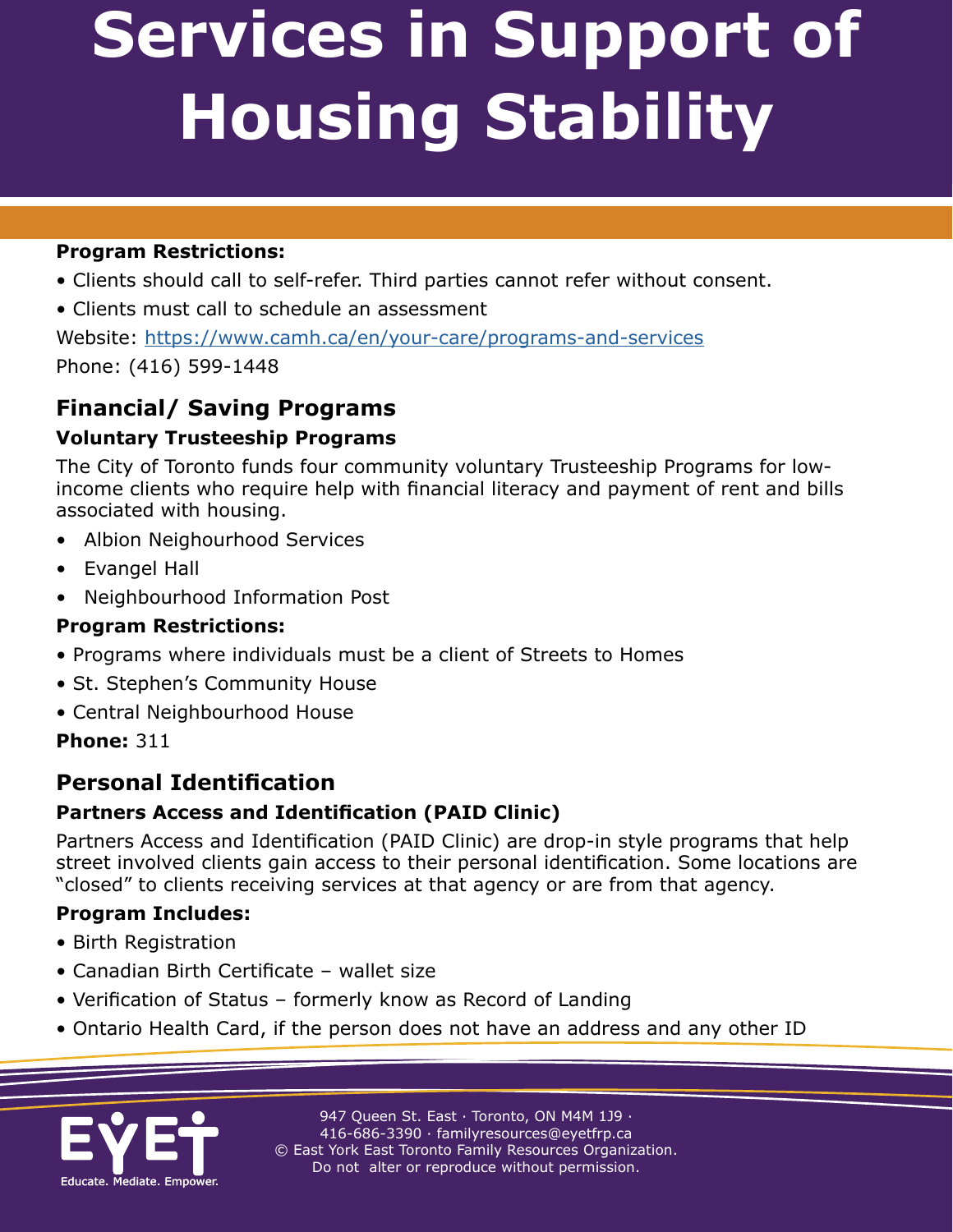**A Resource for Toronto Housing Professionals** 

#### **Program Restrictions:**

Program workers cannot assist in replacing the following types of identification:

- Permanent Resident (PR) Card
- Canadian Citizenship Card
- Canadian or Foreign Passport
- Ontario Driver License
- Ontario Photo ID Card
- Foreign Birth certificates

**Website:** [https://www.neighbourhoodlink.org/partners-for-access-and](https://www.neighbourhoodlink.org/partners-for-access-and-identification-%20paid/Phone)[entification-%20paid](https://www.neighbourhoodlink.org/partners-for-access-and-identification-%20paid/Phone)

**[Phone](https://www.neighbourhoodlink.org/partners-for-access-and-identification-%20paid/Phone):** 416-691-7407

#### **Service Ontario – Identification**

Service Ontario has many different outlets for clients to access and/or replace lost or stolen identification. Service Ontario's allows residents to apply for identification

needed to access services such as the Ontario Health Insurance Plan (OHIP card) and the Ontario Photo Identification Card. There are various locations located throughout Toronto.

**Website:** <https://www.ontario.ca/page/serviceontario>

## **Legal**

#### **Legal Aid Ontario**

Legal Aid Ontario provides legal help for individuals who are in conflict with the Criminal Justice System of Canada. Once you are approved for legal aid you receive a voucher which can be used towards your legal defense.

#### **Program Restrictions:**

• You must meet the income guidelines to access legal aid. Click here to see the

income chart for Legal Aid.

**Website:** [http://www.legalaid.on.ca/en/](http://www.legalaid.on.ca/en/
)

**Phone:** 416-979-1446

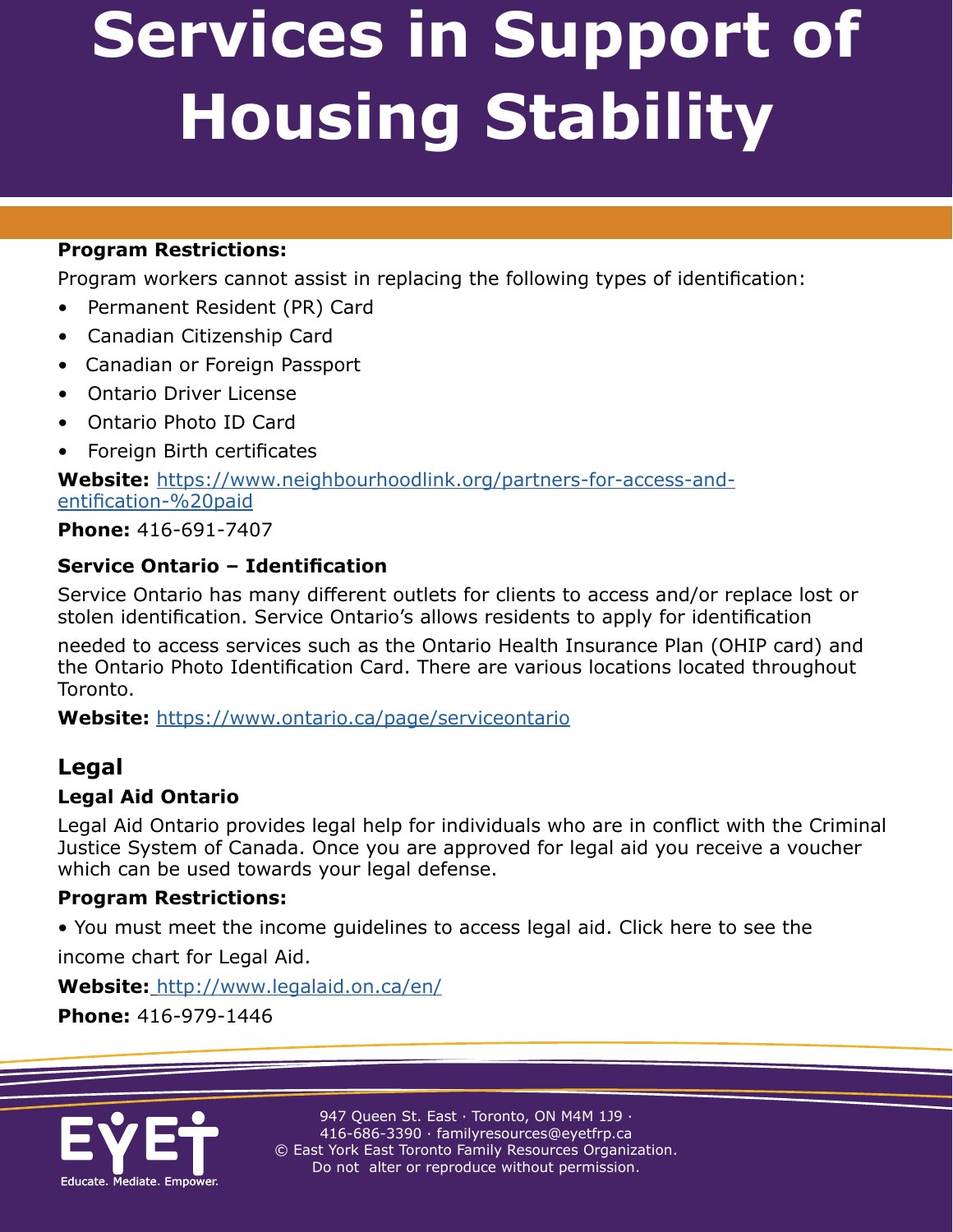## **Family Court Support Workers Program**

The Family Court Support Workers Program is run by the Ministry of the Attorney General of Ontario and provides support and resources to individuals who are victims of domestic violence and involved in Family Court. A support worker can provide resources and assistance for the victims during their time in Family ourt.

**A Resource for Toronto Housing Professionals** 

**Website:** <https://www.attorneygeneral.jus.gov.on.ca/english/ovss/programs.> php#family

**Phone:** 1-888-579-2888 or 416-314-2447

## **Victim/Witness Assistance Program**

The Victim/Witness Assistance Program is run by the Ministry of Attorney General for the province of Ontario. The program is geared to help with resources and assistance for person(s) who are affected by a criminal act. The program assistance starts once charges are aid and continues until the completion of the trial.

**Website:** <https://www.attorneygeneral.jus.gov.on.ca/english/ovss/programs.> lphp#vwap

**Phone:** 1-888-579-2888 or 416-314-2447

## **Indigenous Courtwork Program**

The purpose of the Indigenous Courtwork Program is to help Indigenous people involved in the criminal justice system to obtain, fair, just, equitable and culturally relevant treatment.

#### **Program Includes:**

• providing Aboriginal persons charged with an offence and their family members

with accurate information at the earliest possible stage of the criminal justice process;

• referring Aboriginal persons charged with an offence to appropriate legal resources at key stages of the justice process (e.g., arrest, trial, sentencing), where practical;

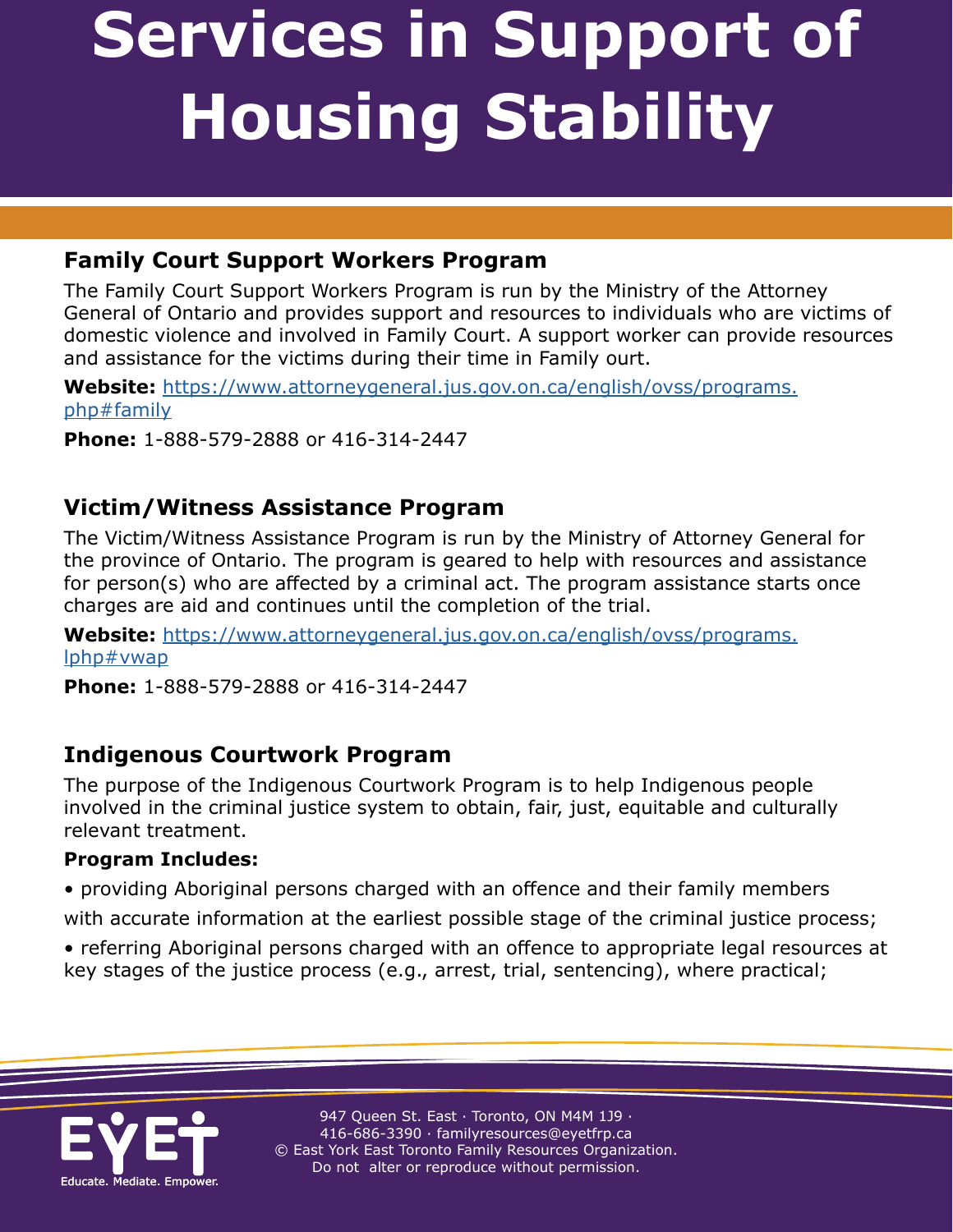**A Resource for Toronto Housing Professionals** 

• referring Aboriginal persons charged with an offence to appropriate resources, such as, social and medical services, education, employment and Aboriginal community support. These resources will ensure that they have help in addressing the underlying problems which may have contributed to their charges. Where appropriate, Court workers advocate for these services before the courts and ensure, to the extent possible, that they are delivered;

• providing assistance, as appropriate, to other Aboriginal persons involved in the

criminal justice process (for example, victims, witnesses and family members);

• promoting and facilitating practical, community-based justice initiatives that help communities to identify and address problems that could end up in the courts or community justice system; and

• serving as a "bridge" between criminal justice officials and Aboriginal people and communities by advocating for Aboriginal people before the courts, providing liaison, and promoting two-way communication.

**Website:** <http://www.justice.gc.ca/eng/fund-fina/gov-gouv/acp-apc/index.html>

**Phone:** 1-800-772-9291 Education

## **Education Opportunities**

### **Ontario Works (OW)**

Ontario Works provides referrals and monetary support for education opportunities for clients. These include:

- completing High School
- Language Skills
- Upgrades in reading, writing, and math
- Job Specific Skills
- Literacy Screening and Training
- Learning, Earning and Parenting (LEAP)

**Website:** [http://www.mcss.gov.on.ca/en/mcss/programs/social/ow/help/employment\\_](http://www.mcss.gov.on.ca/en/mcss/programs/social/ow/help/employment_) activities.aspx

#### **Phone**: Varies depending on case worker